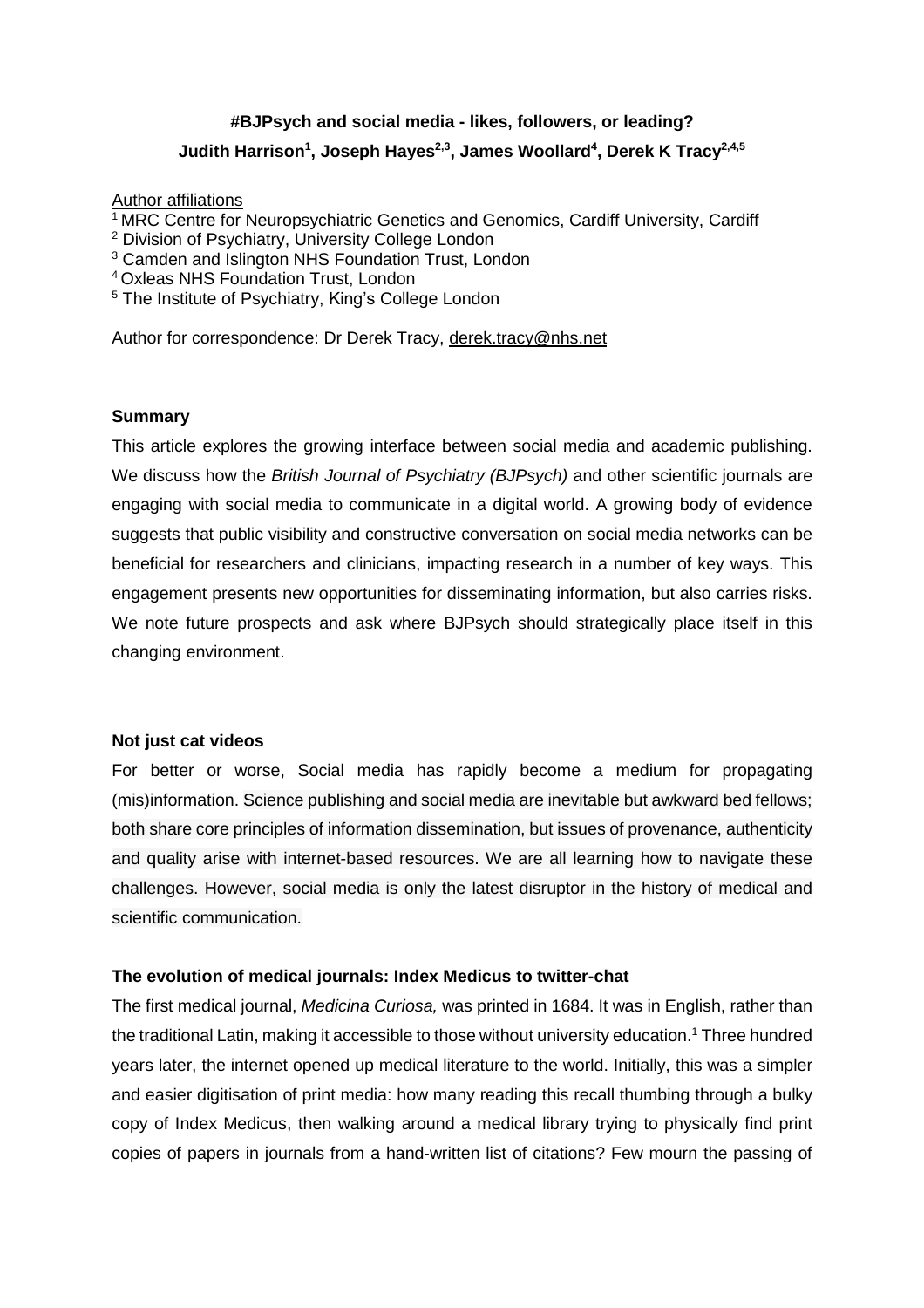that, but as the internet continued to evolve, academics and clinicians have begun integrating newer social media tools like Twitter and blogs into their professional communications.

The benefits of using social media are potentially significant. For scientists and doctors, social media offers a route to public engagement. Many use Twitter to disseminate and discuss their work, both within and beyond their fields, and to rapidly hear about novel developments of others. It allows them to act as a public voice for science and medicine, to promulgate research advances and public health messages. They may also use it as a means of developing their own professional profile.

Many medical organisations and research institutes were quick to establish a social media presence. It provided them an opportunity to engage a broad audience in their own communities and among patient groups and the wider interested public. It is often employed for promotional and educational purposes. Comparatively, academic journals have been relatively late adopters. Whilst there are certainly examples of some excellent early adopters, the Twitter 280 character limit and the lack of peer review potentially challenges their standard communication methods.

There is increasing evidence that social media can engage a readership and extend the reach of traditional publications. Twitter "tweet chat" sessions have been used to expand the audience of a peer-reviewed journals and many are also using blogs and podcasts to publicise their work. A study published in Journal of the American College of [Radiology](http://www.jacr.org/) compared the page views of two open-access journal articles and one blog on the same subject. The blog was viewed 32,675 times within the study period. This was six times more than both journal articles combined.<sup>2</sup> A randomised controlled trial of tweeting about Cochrane Schizophrenia Group systematic reviews found that tweeting led to three times the number of page visits at one week and more time spent viewing these pages.<sup>3</sup> Other trials have been less positive, finding no difference in engagement if an article is the subject of tweets.<sup>4,5</sup> However, these trials may have been limited by a small social media presence: at the time the journals had only modest numbers of followers on Facebook and Twitter. A study published in Journal of Medical Internet Research (JMIR) found that the number of times a JMIR article is tweeted in the first three days after publication predicted how highly cited it becomes.<sup>6</sup>

#### **The brave new world of scientific "impact"**

This raises the question of what we now mean by impact. The traditional "impact factor" model for journals is an average of citations received over a given period. Although this has been increasingly challenged, it is widely taken as a proxy of importance or novelty. It is unclear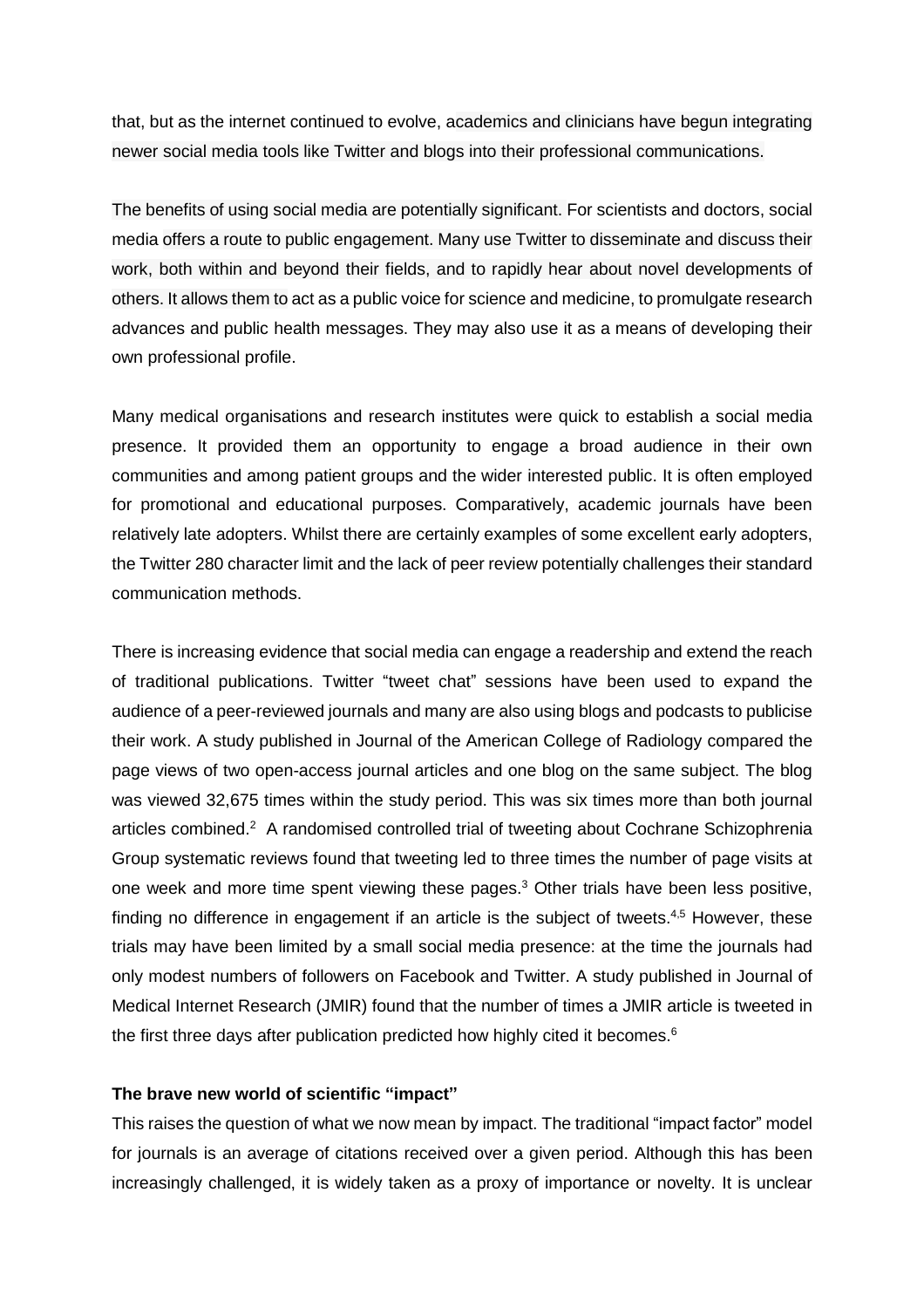whether social media activity genuinely increases scientific awareness and citations, or simply reflects the public interest in the topic.<sup>6</sup> For example, some studies may be widely read and shared by the general public, but cited infrequently by scholars.

New methods have been developed to measure the online activity surrounding scientific literature, such as those provided by the Altmetric API. These can provide quick, broad measures of public engagement, quantifying activity on social media platforms: if you are reading this (or any other paper) online, you'll now see a tab opening up metrics data. It remains unclear how these measures of visibility truly compare with previous impact measures and which is a better proxy measure for the ultimate goal: measuring scientific importance.<sup>7,8</sup>

#### **The challenges of engaging with social media**

Social media has shifted the way that scientific knowledge is disseminated and translated into clinical practice. This further underscores the challenges to the meaning of 'impact'; should it be citations or change to how we practice? New doctors have established digital learning and communication habits which were unimaginable to their predecessors, sometimes described as 'Medicine 2.0.' However, many doctors still feel uncertain about virtual communication. Concerns that clinicians might breach patient confidentiality or share unprofessional content are common.<sup>9,10</sup> Moreover, the accuracy of information online is often questionable: clinicians, like patients, can be uncertain what sources to trust. Medical journals on social media can play a positive key role in providing, curating and signposting authentic, evidence-based content.

Medicine, and psychiatry in particular, has struggled with appropriate public visibility and constructive public conversations. Social media facilitates both, and allows exposure to dissonant voices. Many movements are vocal on certain clinical issues, and there has been hostility to research and researchers in specific fields. This is especially true in mental health, with many groups and loose associations of like-minded individuals represented on Twitter, engaging in perennial debates such as formulation "vs." diagnosis, medical model "vs." social model, and medication "vs." therapy. The democratisation of voices is welcomed but, as we are witnessing in global politics, it can add to confusion about 'what to believe'. Journals and public bodies, long-time providers of established fact can be undermined by a profusion of unreliable social media sources. The Royal College of Psychiatrist's twitter chat organised in 2017 in response to the Panorama documentary on antidepressants may be a good learning point: a quick scan of its hashtag, #ADsMythBuster, will demonstrate both the desire for information, and the variation in responses, some very hostile. Consider how an individual looking for reliable information on medication might feel wading through this. Reading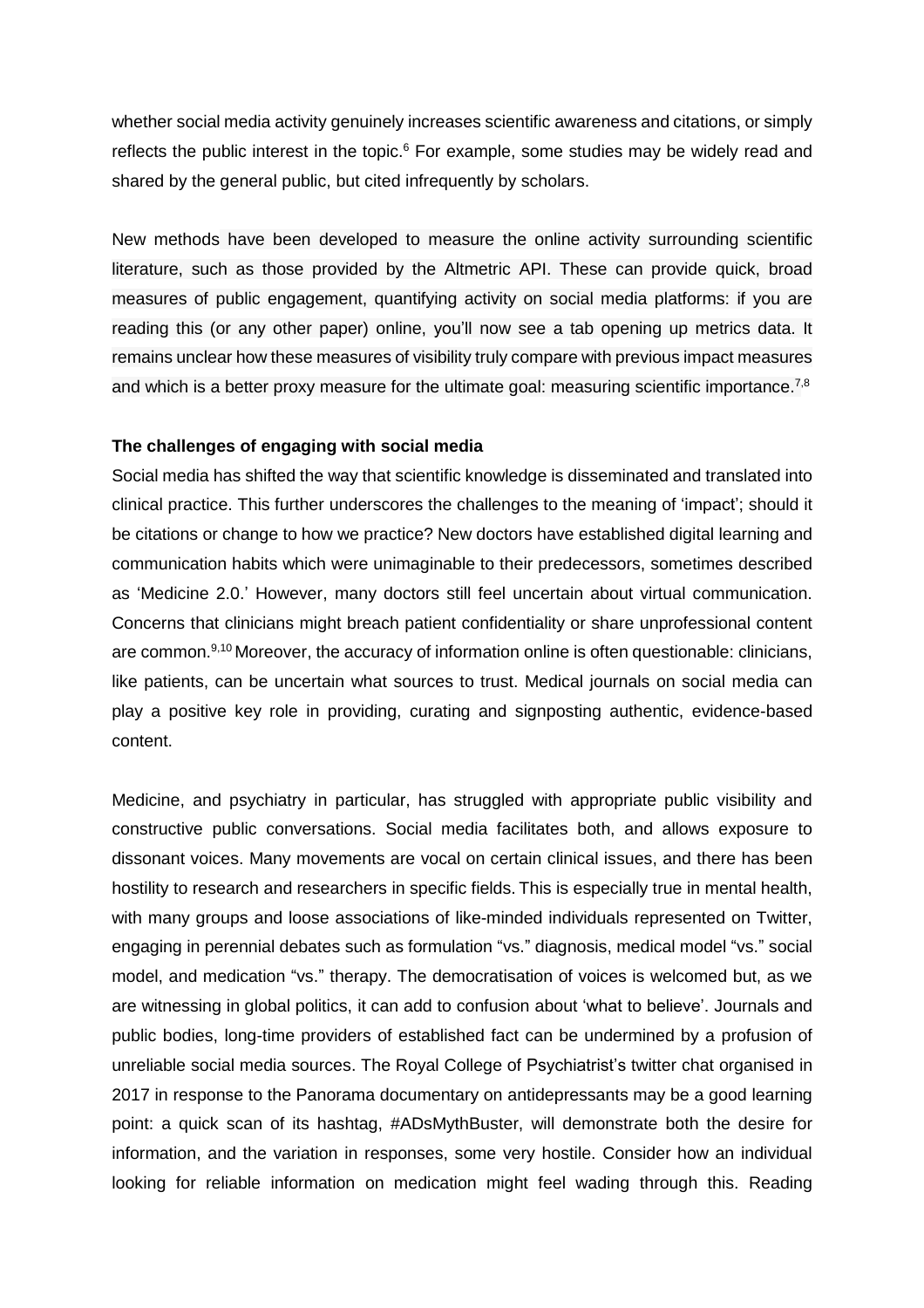accounts from patients who have not had positive experiences in mental health services can be difficult. However, these conversations are on-going, whether we engage or not. The question is not one of 'allowance' but of engagement, and how we might best do this. Observing, tolerating and reflecting the distress we see online, rather than shying from it, has to be the route to a greater future for the art of psychiatry.

#### **The** *BJPsych* **is becoming digitally engaged: savvy or silly?**

Recognising these opportunities and challenges, the Board of the *BJPsych* has decided to develop the following new ways to communicate using social media.

### *BJPsych and the Mental Health Foundation joint podcasts*

The *BJPsych* is working in partnership with the Mental Health Foundation (MHF) to produce approximately bi-monthly podcasts on research published in the journal (the archive is available at: [https://www.mentalhealth.org.uk/podcasts-and-videos/mental-health-foundation](https://www.mentalhealth.org.uk/podcasts-and-videos/mental-health-foundation-british-journal-psychiatry)[british-journal-psychiatry\)](https://www.mentalhealth.org.uk/podcasts-and-videos/mental-health-foundation-british-journal-psychiatry). The aim with these is to have discussions led by the MHF, with patient and public involvement, and to make them more discursive, less focused on scientific methodology, with the anticipated modal listener being an interested member of the public.

### *BJPsych* and Mental Elf blogs

The Mental Elf is a well-established and popular website that hosts blogs on various mental health and social care issues. It contains both free and subscription elements; the *BJPsych* is now contributing a monthly open-access blog on a paper from that month's paper edition, hosted by the Mental Elf. The aim here is somewhat different to the podcasts; whilst open to any interested reader on the internet, the blog styles follow a more traditional 'paper' model, albeit in a less formal and more journalistic style. Readership will vary, but posts focus more on methodology and critiques of the work than the MHF podcasts. An archive of our blogs can be found at: https://www.nationalelfservice.net/tag/bjpme/. Most months, the BJPsych 'Highlights' section links to this, and along with the podcasts, we cross advertise this with our third development, Twitter.

#### *BJPsych* Twitter Profile

The *BJPsych* has established a profile on Twitter, @TheBJPsych. This allows the journal to share the articles, podcasts, and blogs it publishes and engage in conversations with both members of the College and the wider public. Use of hashtags also allows us to aggregate tweets by topic, such as #dementia.

## **Future horizons**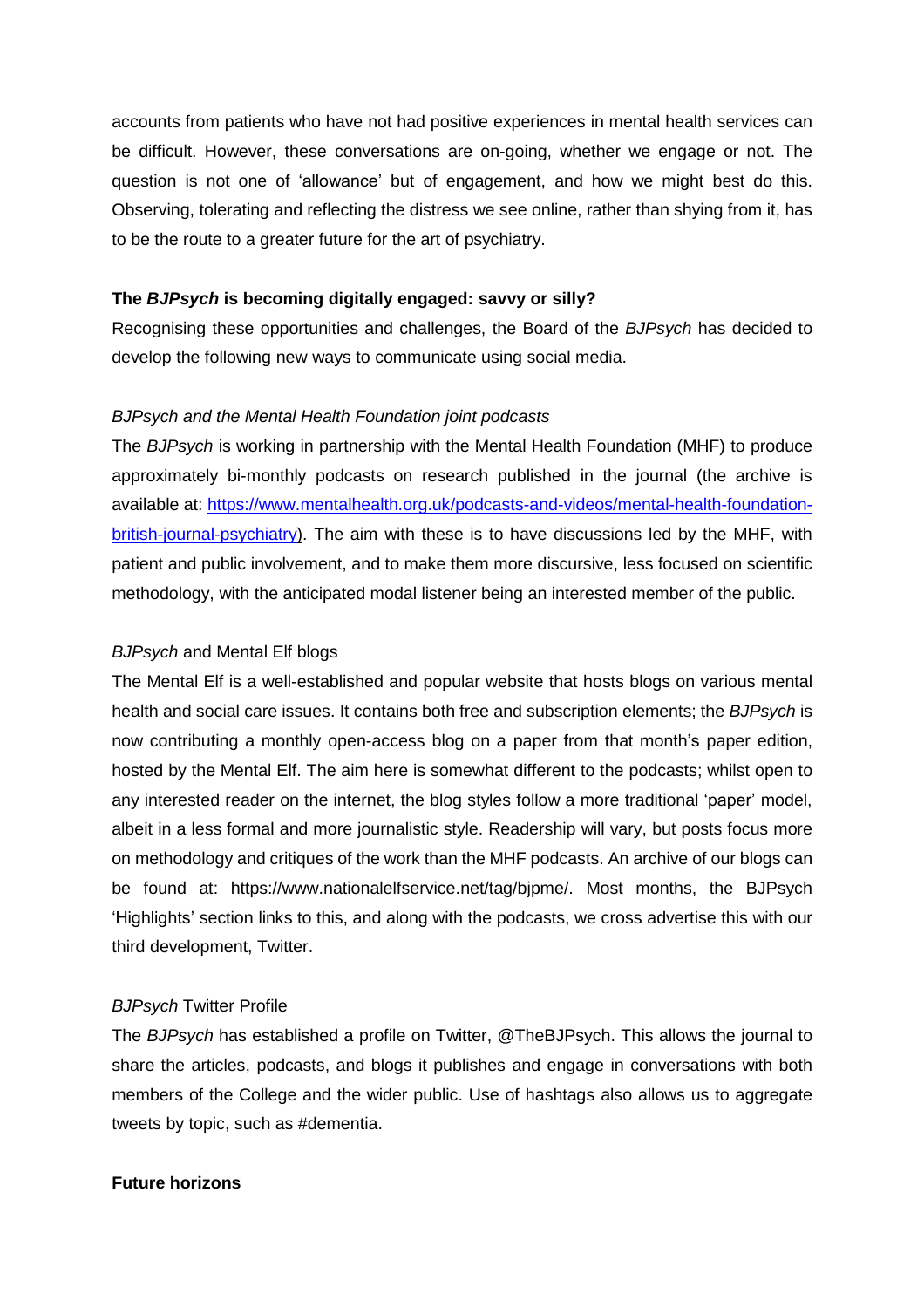We hope the BJPsych can successfully navigate online platforms, creating synergy with the journal's traditional output, balancing the risks and benefits of an extended audience. We aspire to create output that will be associated with the same authority and quality as the Journal it serves. The BJPsych is a publication of the College, and the College is its members. How we should proceed is a question for all of us, and undoubtedly one that we will need to refine with time: you have our twitter handle – let us know, #BJPsychOnline.

#### **References**

1 Colman E. The first English medical journal: Medicina Curiosa. *Lancet (London, England)* 1999; **354**: 324–6.

2 Hoang JK, McCall J, Dixon AF, Fitzgerald RT, Gaillard F. Using Social Media to Share Your Radiology Research: How Effective Is a Blog Post? *J Am Coll Radiol* 2015; **12**: 760–5.

3 Adams CE, Jayaram M, Bodart AYM, Sampson S, Zhao S, Montgomery AA. Tweeting links to Cochrane Schizophrenia Group reviews: a randomised controlled trial. *BMJ Open* 2016; **6**: e010509.

4 Fox CS, Bonaca MA, Ryan JJ, Massaro JM, Barry K, Loscalzo J. A Randomized Trial of Social Media From Circulation. *Circulation* 2015; **131**.

5 Fox CS, Gurary EB, Ryan J, Bonaca M, Barry K, Loscalzo J, *et al.* Randomized Controlled Trial of Social Media: Effect of Increased Intensity of the Intervention. *J Am Heart Assoc* 2016; **5**: e003088.

6 Eysenbach G. Can tweets predict citations? Metrics of social impact based on Twitter and correlation with traditional metrics of scientific impact. *J Med Internet Res* 2011; **13**: e123.

7 Thelwall M, Haustein S, Larivière V, Sugimoto CR, Fang X. Do Altmetrics Work? Twitter and Ten Other Social Web Services. *PLoS One* 2013; **8**: e64841.

8 Zahedi Z, Costas R, Wouters P. How well developed are altmetrics? A crossdisciplinary analysis of the presence of 'alternative metrics' in scientific publications 1. doi:10.1007/s11192-014-1264-0.

9 Gholami-Kordkheili F, Wild V, Strech D. The impact of social media on medical professionalism: a systematic qualitative review of challenges and opportunities. *J Med Internet Res* 2013; **15**: e184.

10 The General Medical Council. Doctors' use of social media. , 2013 (http://www.gmcuk.org/Doctors\_use\_of\_social\_media.pdf\_58833100.pdf).